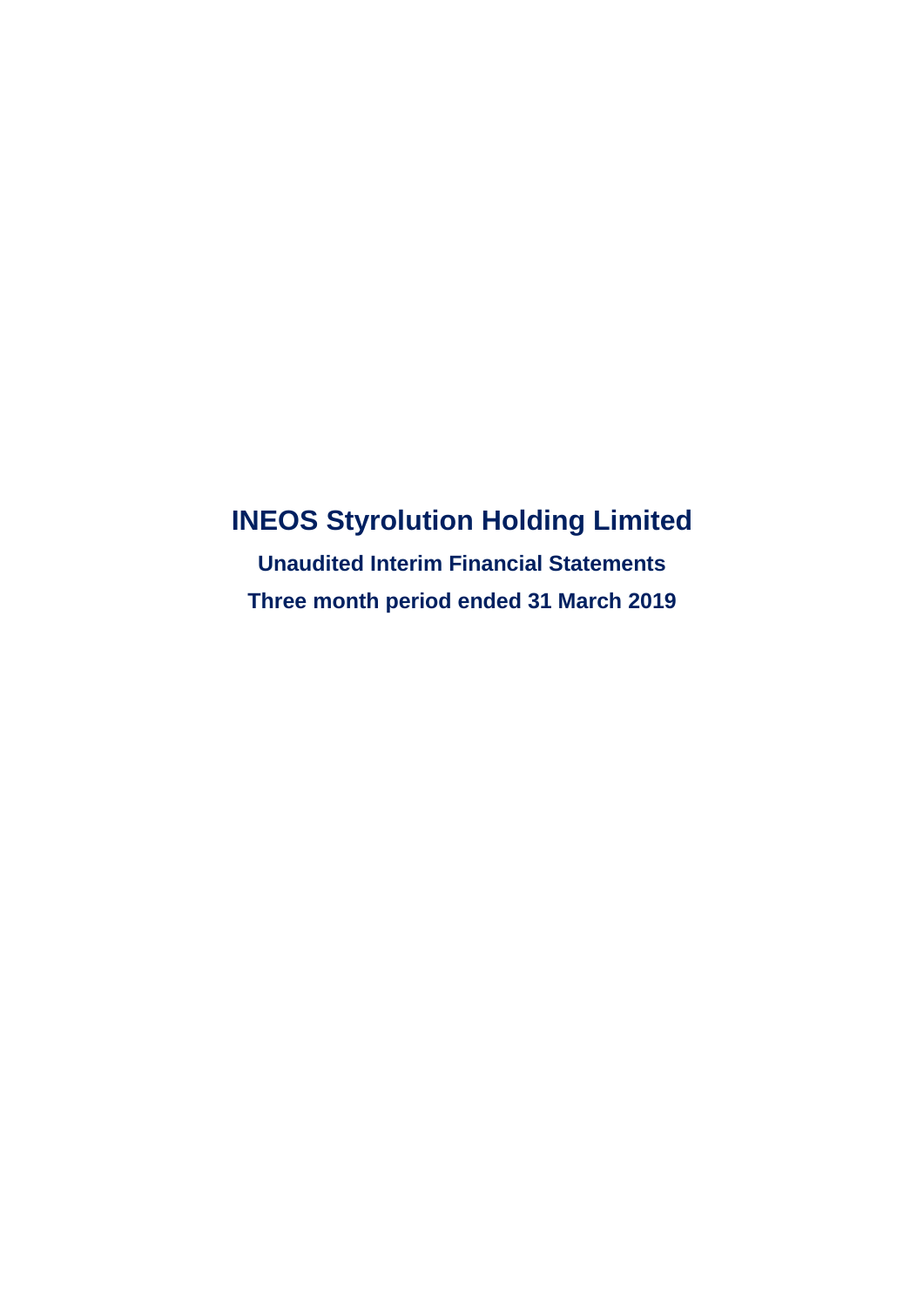## **INEOS Styrolution Holding Limited – Unaudited Interim Financial Statements Consolidated Statement of Income for the three months ended 31 March 2019 and 2018**

| In millions of EUR                  | 1 Jan - 31<br>Mar 2019 | 1 Jan - 31<br><b>Mar 2018</b> |
|-------------------------------------|------------------------|-------------------------------|
| Revenue                             | 1,254.6                | 1,303.1                       |
| Cost of sales                       | (1,008.5)              | (1,042.7)                     |
| <b>Gross profit</b>                 | 246.1                  | 260.4                         |
|                                     |                        |                               |
| Selling and distribution expenses   | (74.5)                 | (66.7)                        |
| General and administrative expenses | (28.8)                 | (28.3)                        |
| Research and development expenses   | (2.9)                  | (3.4)                         |
| Other operating expense, net        | (1.8)                  | (0.7)                         |
| Profit from operating activities    | 138.1                  | 161.3                         |
|                                     |                        |                               |
| Interest income                     | 7.5                    | 1.5                           |
| Interest expense                    | (9.7)                  | (8.6)                         |
| Exchange movements                  | 6.3                    | (8.7)                         |
| Net finance income / (costs)        | 4.1                    | (15.8)                        |
|                                     |                        |                               |
| Income before income tax            | 142.2                  | 145.5                         |
| Income tax expense                  | (22.1)                 | (28.5)                        |
| Net income                          | 120.1                  | 117.0                         |
| Attributable to:                    |                        |                               |
| Non-controlling interests           | (0.4)                  | 1.0                           |
| Owners of the company               | 120.5                  | 116.0                         |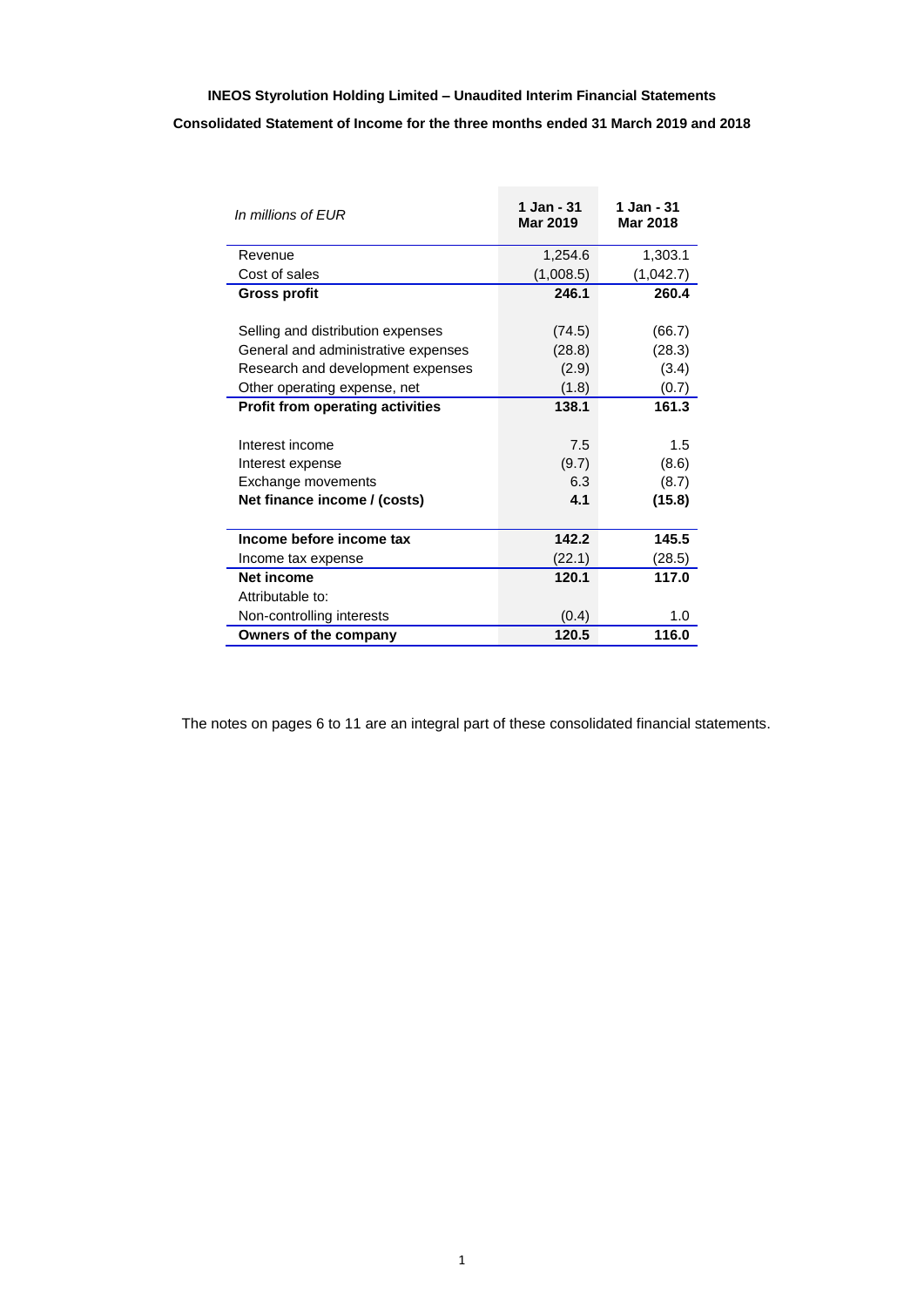## **Consolidated Statement of Comprehensive Income for the three months ended 31 March 2019 and 2018**

| In millions of EUR                                                          | 1 Jan - 31<br><b>Mar 2019</b> | 1 Jan - 31<br><b>Mar 2018</b> |
|-----------------------------------------------------------------------------|-------------------------------|-------------------------------|
| <b>Net income</b>                                                           | 120.1                         | 117.0                         |
| Other comprehensive (loss) / income:                                        |                               |                               |
| Items that will not be reclassified to profit<br>and loss:                  |                               |                               |
| Remeasurement of post-employment benefit<br>obligations                     | (4.6)                         | (0.9)                         |
| Deferred taxes on remeasurements of post-<br>employment benefit obligations | 1.4                           | 0.2                           |
| Items that might subsequently be<br>reclassified to profit and loss:        |                               |                               |
| Exchange differences on translation of<br>foreign operations                | 23.9                          | (37.3)                        |
| Other comprehensive income / (loss),<br>net of tax                          | 20.7                          | (38.0)                        |
| Total comprehensive income                                                  | 140.8                         | 79.0                          |
| Attributable to:                                                            |                               |                               |
| Non-controlling interests                                                   | 0.2                           |                               |
| Owners of the company                                                       | 140.6                         | 79.0                          |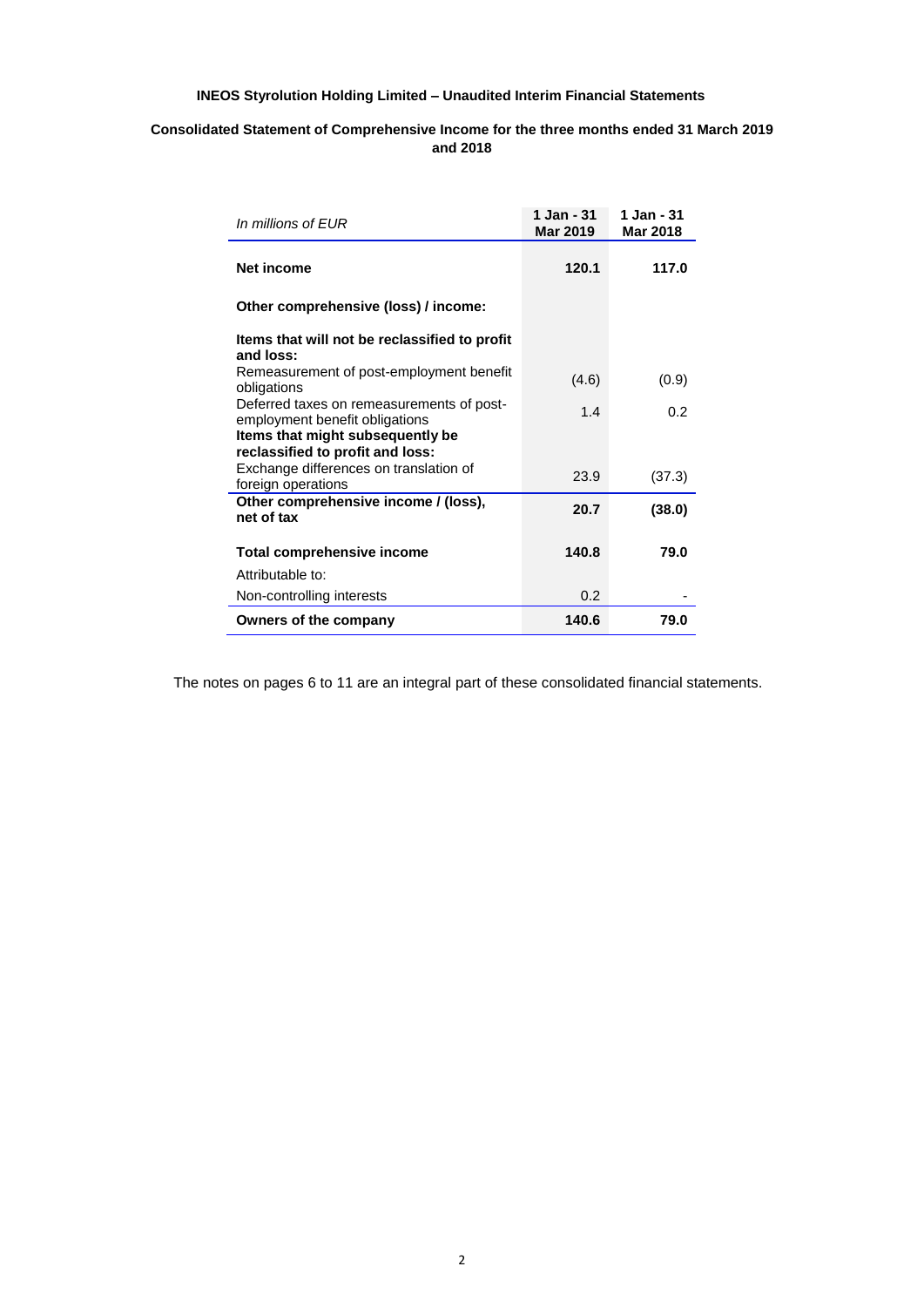## **Consolidated Statement of Financial Position**

| In millions of EUR                                     | 31 March<br>2019 | 31 December<br>2018 |
|--------------------------------------------------------|------------------|---------------------|
| <b>Assets</b>                                          |                  |                     |
| Property, plant and equipment                          | 1,162.9          | 942.7               |
| Intangible assets and goodwill                         | 1,444.8          | 1,415.2             |
| Deferred tax assets                                    | 44.3             | 36.5                |
| Other receivables and miscellaneous non-current assets | 4.7              | 4.8                 |
| <b>Non-current assets</b>                              | 2,656.7          | 2,399.2             |
| Inventories                                            | 502.7            | 525.9               |
| Trade receivables                                      | 671.9            | 556.3               |
| Income tax receivables                                 | 18.1             | 25.0                |
| Other receivables and miscellaneous current assets     | 525.8            | 66.4                |
| Cash and cash equivalents                              | 276.8            | 567.1               |
| <b>Current assets</b>                                  | 1,995.3          | 1,740.7             |
| <b>Total assets</b>                                    | 4,652.0          | 4,139.9             |
| <b>Equity</b>                                          |                  |                     |
| Share capital                                          | 0.3              | 0.3                 |
| Share premium                                          | 2,389.7          | 2,389.7             |
| Merger reserve                                         | (1,281.2)        | (1,281.2)           |
| Other reserves                                         | 108.5            | 88.4                |
| <b>Retained Earnings</b>                               | 1,147.6          | 1,027.1             |
| Equity attributable to owners of the Company           | 2,364.9          | 2,224.3             |
| Non-controlling interest                               | 17.7             | 17.5                |
| <b>Total equity</b>                                    | 2,382.6          | 2,241.8             |
| Liabilities                                            |                  |                     |
| <b>Financial indebtedness</b>                          | 971.2            | 671.9               |
| Employee benefits obligations                          | 65.2             | 58.4                |
| Deferred tax liabilities                               | 321.4            | 324.0               |
| Other liabilities and other long term provisions       | 41.9             | 45.1                |
| <b>Non-current liabilities</b>                         | 1,399.7          | 1,099.4             |
| Trade payables                                         | 516.6            | 465.6               |
| Financial indebtedness                                 | 47.7             | 39.3                |
| <b>Current tax liabilities</b>                         | 154.6            | 137.6               |
| Other liabilities and short term provisions            | 150.8            | 156.2               |
| <b>Current liabilities</b>                             | 869.7            | 798.7               |
| <b>Total liabilities</b>                               | 2,269.4          | 1,898.1             |
| <b>Total equity and liabilities</b>                    | 4,652.0          | 4,139.9             |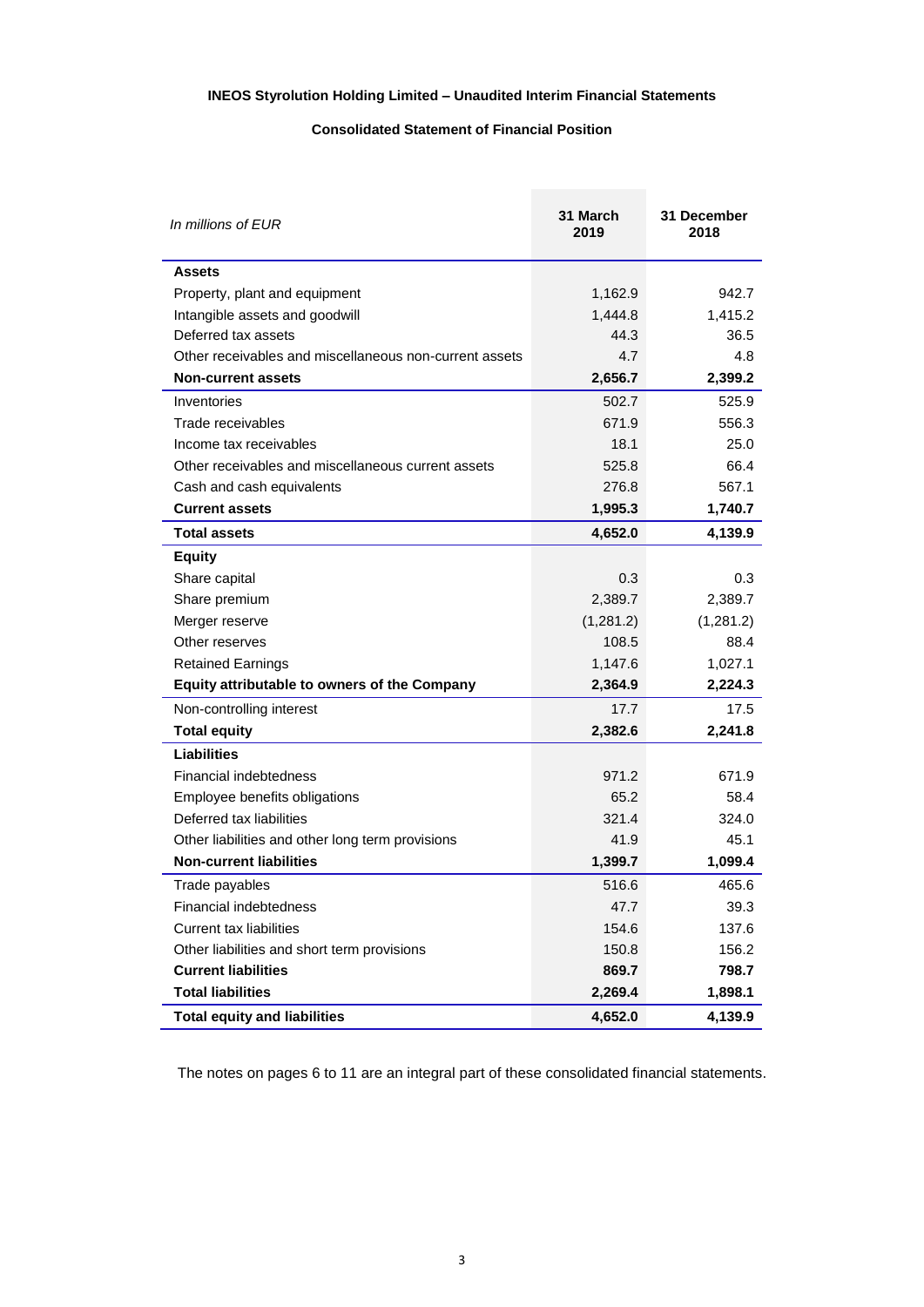## **Consolidated Statement of Changes in Equity**

|                                                       | Other reserves           |                          |                          |                    |                                                           |                             |                                                                 |                                 |                               |
|-------------------------------------------------------|--------------------------|--------------------------|--------------------------|--------------------|-----------------------------------------------------------|-----------------------------|-----------------------------------------------------------------|---------------------------------|-------------------------------|
| In millions of EUR                                    | <b>Share</b><br>capital  | <b>Share</b><br>premium  | Merger<br>reserve        | Pension<br>reserve | <b>Cumulative</b><br>translation<br>adjustment<br>reserve | <b>Retained</b><br>earnings | <b>Equity</b><br>attributable<br>to owners<br>of the<br>company | Non-<br>controlling<br>interest | <b>Total</b><br><b>Equity</b> |
| 1 January 2019                                        | 0.3                      | 2,389.7                  | (1, 281.2)               | (1.3)              | 89.7                                                      | 1,027.1                     | 2,224.3                                                         | 17.5                            | 2,241.8                       |
| Net income                                            |                          |                          |                          |                    |                                                           | 120.5                       | 120.5                                                           | (0.4)                           | 120.1                         |
| Other comprehensive income / (loss)                   | $\overline{\phantom{a}}$ | $\overline{\phantom{0}}$ | $\overline{\phantom{a}}$ | (3.2)              | 23.3                                                      |                             | 20.1                                                            | 0.6                             | 20.7                          |
| Total comprehensive income for the period             |                          |                          | $\blacksquare$           | (3.2)              | 23.3                                                      | 120.5                       | 140.6                                                           | 0.2                             | 140.8                         |
| Transactions with owners in their capacity as owners: |                          |                          |                          |                    |                                                           |                             |                                                                 |                                 |                               |
| <b>Dividends</b>                                      |                          |                          |                          | $\blacksquare$     |                                                           |                             |                                                                 | $\overline{\phantom{a}}$        |                               |
| 31 March 2019                                         | 0.3                      | 2,389.7                  | (1, 281.2)               | (4.5)              | 113.0                                                     | 1,147.6                     | 2,364.9                                                         | 17.7                            | 2,382.6                       |
|                                                       |                          |                          |                          |                    |                                                           |                             |                                                                 |                                 |                               |
| 1 January 2018                                        | 0.3                      | 2,389.7                  | (1, 281.2)               | 2.1                | 56.7                                                      | 740.9                       | 1,908.5                                                         | 17.8                            | 1,926.3                       |
| Net income                                            |                          |                          |                          |                    |                                                           | 116.0                       | 116.0                                                           | 1.0                             | 117.0                         |
| Other comprehensive income / (loss)                   |                          |                          |                          | (0.7)              | (36.3)                                                    |                             | (37.0)                                                          | (1.0)                           | (38.0)                        |
| Total comprehensive income for the period             |                          |                          | $\blacksquare$           | (0.7)              | (36.3)                                                    | 116.0                       | 79.0                                                            | Ξ.                              | 79.0                          |
| Transactions with owners in their capacity as owners: |                          |                          |                          |                    |                                                           |                             |                                                                 |                                 |                               |
| <b>Dividends</b>                                      |                          |                          |                          |                    |                                                           | (3.9)                       | (3.9)                                                           |                                 | (3.9)                         |
| 31 March 2018                                         | 0.3                      | 2,389.7                  | (1, 281.2)               | 1.4                | 20.4                                                      | 853.0                       | 1,983.6                                                         | 17.8                            | 2,001.4                       |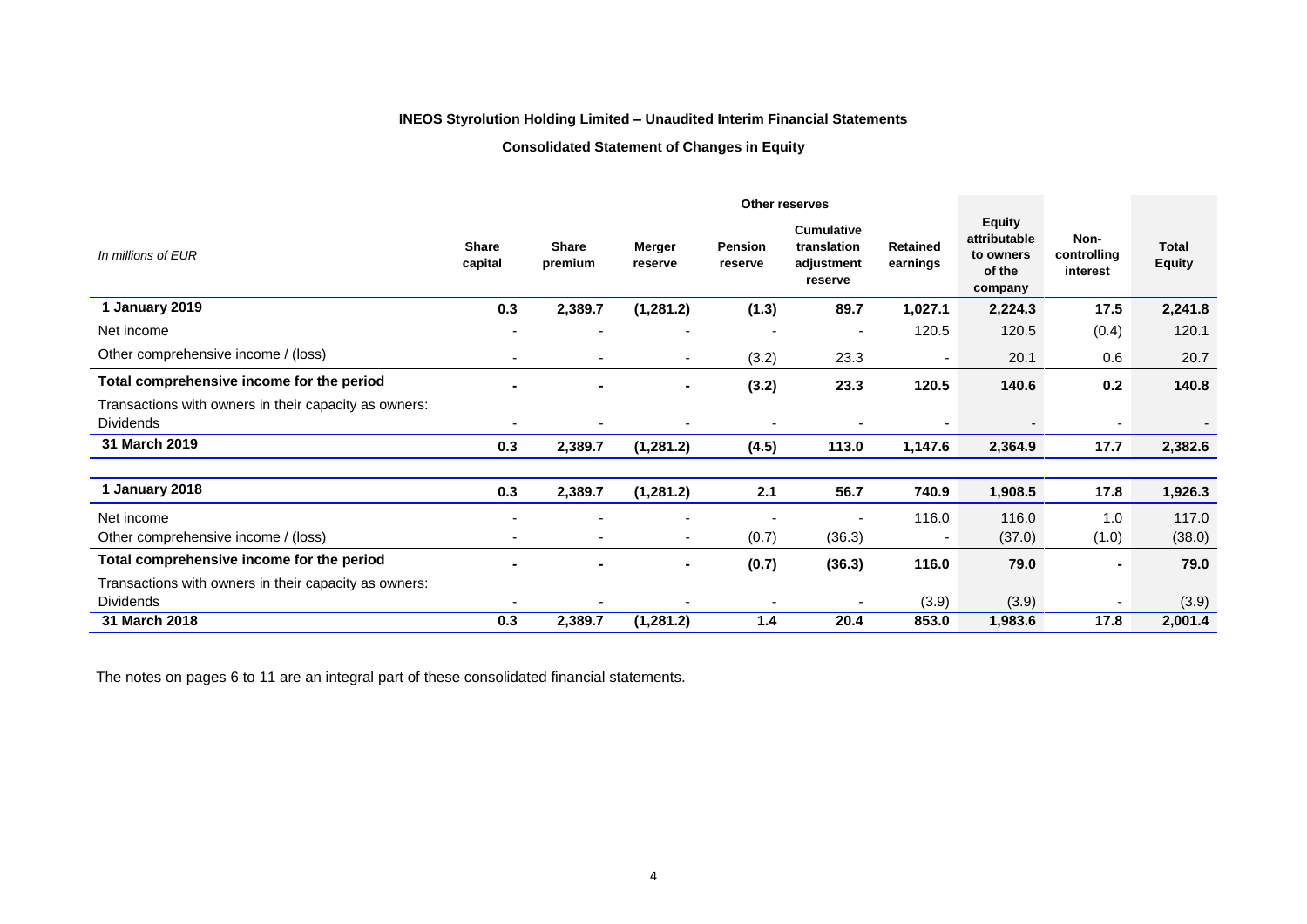## **Consolidated Statement of Cash Flows**

|                                                              | 1 January - | 1 January - |
|--------------------------------------------------------------|-------------|-------------|
| In millions of EUR                                           | 31 Mar 2019 | 31 Mar 2018 |
| Cash flows from operating activities                         |             |             |
| Profit for the year                                          | 120.5       | 116.0       |
| <b>Adjustments for:</b>                                      |             |             |
| Depreciation and impairment of property, plant and equipment | 40.6        | 29.8        |
| Amortization and impairment of intangible assets             | 19.0        | 18.7        |
| Net finance (income)/costs                                   | (4.1)       | 15.8        |
| Loss from sale of property, plant and equipment              | 0.3         |             |
| Tax charge                                                   | 22.1        | 28.5        |
| Minority interest                                            | (0.4)       | 1.0         |
| Increase in trade and other receivables                      | (44.1)      | (83.0)      |
| Decrease/(increase) in inventories                           | 57.4        | (16.6)      |
| (Decrease)/increase in trade and other payables              | (25.3)      | 58.5        |
| (Decrease)/increase in provisions and employee benefits      | (0.2)       | 0.7         |
| Tax paid                                                     | (7.5)       | (9.2)       |
| Net cash flows generated from operating activities           | 178.3       | 160.2       |
|                                                              |             |             |
| Cash flows from investing activities                         |             |             |
| Proceeds from long-term assets                               | 0.1         | 0.3         |
| Interest and other finance income received                   | 1.5         | 1.0         |
| Loans provided to related parties                            | $(456.8)$ * |             |
| Business acquisition, net of cash acquired                   | (134.2)     |             |
| Acquisition of intangible assets                             |             | (3.2)       |
| Acquisition of property, plant and equipment                 | (35.2)      | (45.9)      |
| Net cash flows used in investing activities                  | (624.6)     | (47.8)      |
| Cash flows from financing activities                         |             |             |
| Proceeds from external borrowings                            | 200.0       |             |
| Repayment of external borrowings                             | (32.8)      | (59.2)      |
| Interest paid                                                | (8.3)       | (7.3)       |
| Debt issue costs                                             |             | (0.7)       |
| Capital element of finance lease payments                    | (5.4)       | (0.2)       |
| Dividends paid attributable to the owners of the company     |             | (3.9)       |
| Net cash flows generated/(used) in financing activities      | 153.5       | (71.3)      |
|                                                              |             |             |
| Net changes in cash and cash equivalents                     | (292.8)     | 41.1        |
| Cash and cash equivalents at 1 January                       | 567.1       | 295.9       |
| Effect of exchange rate fluctuations on cash held            | 2.5         | (4.0)       |
| Cash and cash equivalents at 31 March                        | 276.8       | 333.0       |

\* In the first three months of 2019, INEOS Styrolution granted a loan of EUR 454 million to INEOS Industries Holdings Limited. Management proposes to declare this payment as a dividend in the course of 2019.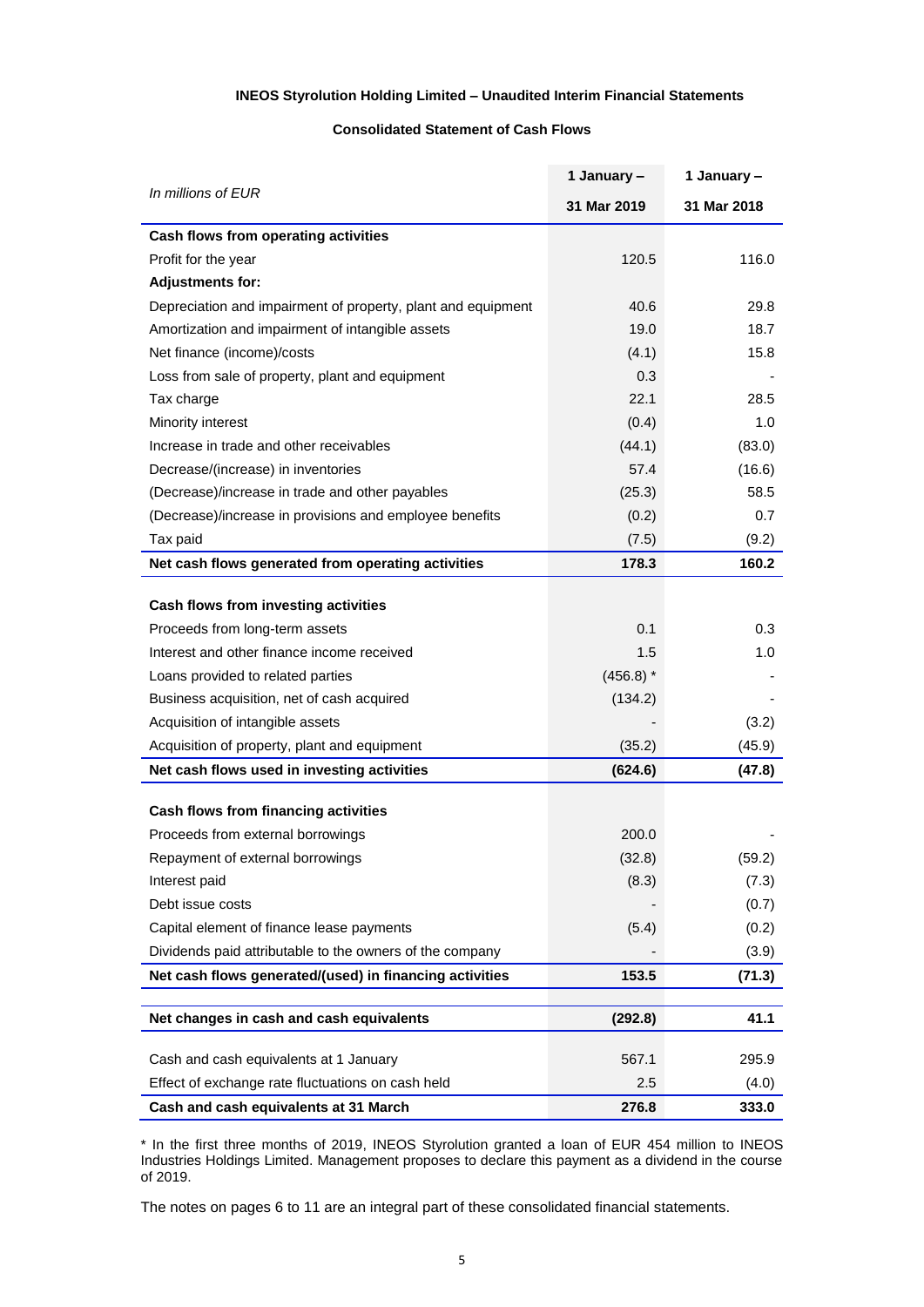**Notes**

## **1. Reporting entity**

INEOS Styrolution Holding Limited ('the Company') is a private company, limited by shares, incorporated, registered and domiciled in the United Kingdom and has its registered office at Chapel Lane, Lyndhurst, Hampshire, SO43 7FG. The Company was incorporated on 18 December 2015 as a subsidiary of INEOS Industries Holding Limited. Additionally, INEOS Styrolution Financing Limited, domiciled in the United Kingdom with registered office at Chapel Lane, Lyndhurst, Hampshire, SO43 7FG, was founded as subsidiary of the Company on 18 December 2015.

## **2. Basis for preparation**

#### **(a) Statement of compliance**

These consolidated Interim Financial Statements of INEOS Styrolution Holding Limited for the period ended 31 March 2019 have been prepared in accordance with IAS 34 Interim Financial Reporting. They do not provide all of the information and disclosures included in complete consolidated Financial Statements and are therefore to be read in conjunction with the consolidated Financial Statements as of and for the period ending 31 December 2018. The same accounting policies, methods of computation and presentation have been followed in the preparation as were applied in the most recent annual financial statement except for the changes described below.

As of 1 January 2019, the Group, complying with IFRS requirements, has adopted the IFRS 16 standard. IFRS 16 introduces a single, on-balance sheet lease accounting model for lessees. A lessee recognises a right-of-use asset representing its right to use the underlying asset and a lease liability representing its obligation to make lease payments. There are recognition exemptions for short-term leases and leases of low-value items. Lessor accounting remains similar to the current standard – i.e. lessors continue to classify leases as finance or operating leases. Previously, the Group recognised operating lease expense on a straight-line basis over the term of the lease, and recognised assets and liabilities only to the extent that there was a timing difference between actual lease payments and the expense recognised.

The Group applied IFRS 16 initially on 1 January 2019, using the modified retrospective approach and measuring the right of use asset equal to the lease liability. Therefore, the cumulative effect of adopting IFRS 16 was recognised as an adjustment to the opening balance of retained earnings at 1 January 2019, with no restatement of comparative information.

The Group has recognised additional lease liabilities of EUR 131.5 million as at 1 January 2019. The impact on EBITDA before special items, which is the main measure of profit, is expected to be approximately EUR 25 million for the year ended 31 December 2019.

The following is a reconciliation of the IAS 17 operating lease commitment as at 31 December 2018 to the opening IFRS 16 lease liability as at 1 January 2019:

|                                                                                       | <b>Millions</b><br>of EUR |
|---------------------------------------------------------------------------------------|---------------------------|
| Operating lease commitments disclosed as at 31 December 2018                          | 148.5                     |
| Discounting impact using the incremental borrowing rate on transition                 | (47.5)                    |
| Adjustments due to different treatment of extension and termination options           | 63.1                      |
| Exempted low-value contracts, short-term contracts and non-lease components           | (14.0)                    |
| Scope change (contracts in scope of IAS 17 but not regarded as a lease under IFRS 16) | (18.6)                    |
| IFRS 16 lease liability as at 1 January 2019                                          | 131.5                     |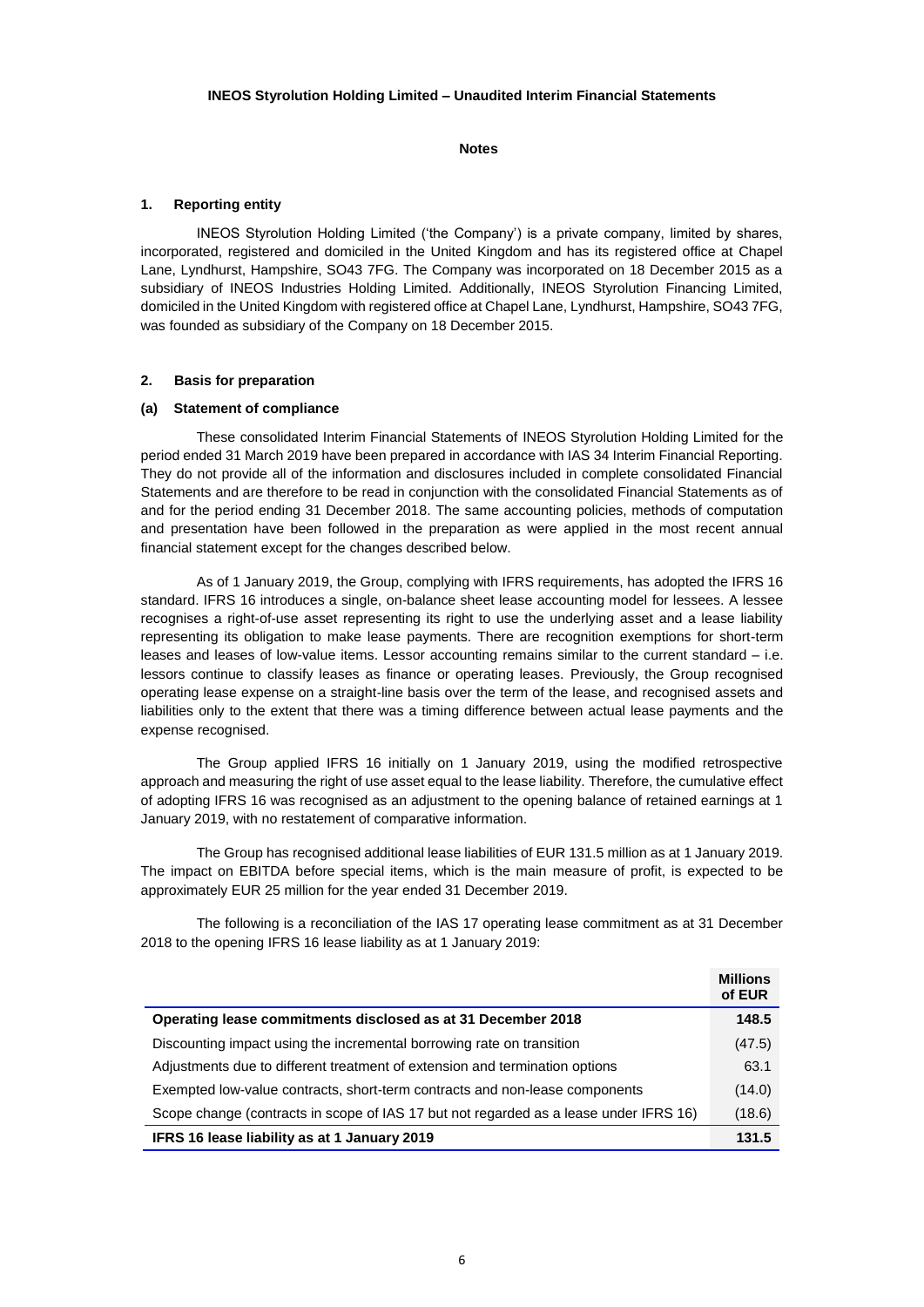The recognized right-of-use assets consists mainly of tanks, railcars, production buildings, administrative offices, passenger cars and land.

The consolidated Interim Financial Statements were authorized for issue by the Managing Directors on 2 May 2019.

#### **(b) Basis of measurement**

The basis of measurement for the consolidated Financial Statements is generally the historical cost basis except for those financial instruments categories measured at fair value.

#### **(c) Functional and presentation currency**

These consolidated Interim Financial Statements are presented in EUR. The functional currency of the Company and its subsidiaries is determined in line with IAS 21. All financial information presented in EUR has been rounded to the nearest tenth of a million, except when otherwise indicated.

## **(d) Use of estimates and judgments**

The preparation of Financial Statements in conformity with IFRS requires management to make judgments, estimates and assumptions that affect the application of accounting policies and the reported amounts of assets, liabilities, income and expenses. Actual results may differ from these estimates. Estimates and underlying assumptions are reviewed on an ongoing basis. Revisions to accounting estimates are recognized in the period in which the estimates are revised and in any future periods affected.

#### **3. Acquisition of subsidiary**

Effective 1 February 2019, INEOS Styrolution acquired Total S.A.s Polystyrene business in China. The acquisition covers the wholly owned Chinese polystyrene business including two production sites in Ningbo and Foshan and two related sales offices in Guangzhou and Shanghai. The transaction includes the purchase of 100% of the equity interests in Total Petrochemical (Foshan) Company Limited and Total Petrochemical (Ningbo) Company Limited. This acquisition is in line with the Company's Triple Shift growth strategy.

The preliminary purchase price excluding cash acquired was agreed at USD 153.4 million. The purchase agreement provides for corrections for actual net working capital contributions compared to target. The final corrections for net working capital contributions have not been determined yet. In 2019, the Group did not incurred significant acquisition-related costs on legal fees and due diligence costs. These costs have been included in "administrative expenses" when incurred.

The initial accounting for the business combination is incomplete at the time the interim financial statements are authorized for issue. The allocation of the fair value of the consideration exchanged in the transaction to the identified assets and liabilities acquired is not completed yet.

The fair value of acquired trade receivables is EUR 34.3 million. The trade receivables comprise gross contractual amounts due of EUR 34.3 million, of which none was expected to be uncollectable at the date of acquisition.

For the two-month period since 1 February 2019, the acquired business contributed a revenue of EUR 59.2 million and an EBITDA of EUR 6.0 million. EBITDA is reduced because of inventory fair value considerations in the opening balance. If the acquisition had occurred on 1 January 2019, management estimates that consolidated revenue would have been EUR 114.2 million and the EBITDA including fair value considerations would have been EUR 9.8 million.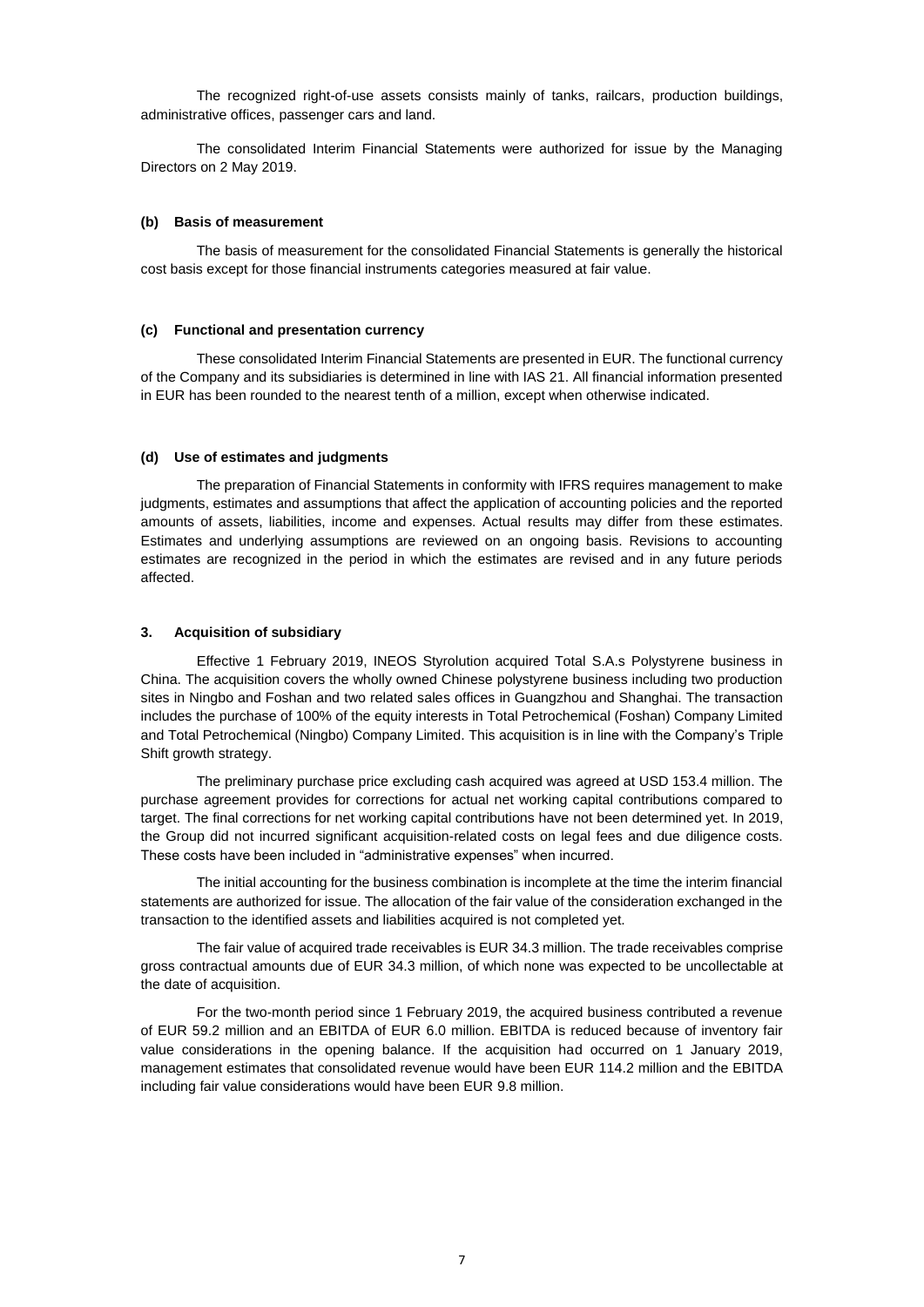## **4. Revenue**

The development of the product groups on a global level for the three months period ended 31 March 2019 was as following:

| In millions of FUR     | 1 Jan - 31 Mar<br>2019 | 1 Jan - 31 Mar<br>2018 |
|------------------------|------------------------|------------------------|
| Polystyrene            | 500.5                  | 472.2                  |
| <b>ABS Standard</b>    | 201.4                  | 240.5                  |
| <b>Specialties</b>     | 341.9                  | 379.1                  |
| <b>Styrene Monomer</b> | 210.8                  | 211.3                  |
| Total                  | 1.254.6                | 1,303.1                |

## **5. Property, plant and equipment**

In the three month period ended 31 March 2019, the Company acquired EUR 35.2 million (YTD 31 March 2018: EUR 45.9 million) of property, plant and equipment. Investments in property, plant and equipment in 2019 mainly include the new ASA Specialties plant in Houston and the Moxi compounding investment in India.

## **6. Financial Indebtedness**

| In millions of EUR                       | 31 March<br>2019 | 31 December<br>2018 |
|------------------------------------------|------------------|---------------------|
| Institutional term loans*                | 7.3              | 7.3                 |
| Lease under IFRS 16 / IAS 17             | 19.7             | 8.8                 |
| Short term borrowings other              | 21.0             | 23.5                |
| <b>Current financial indebtedness</b>    | 48.0             | 39.6                |
| Institutional term loans*                | 616.6            | 615.2               |
| Borrowings from asset securitizations    | 230.0            | 50.0                |
| Lease under IFRS 16 / IAS 17             | 125.8            | 7.9                 |
| Non-current financial indebtedness       | 972.4            | 673.2               |
| <b>Total gross debt</b>                  | 1,020.4          | 712.7               |
| Discount and capitalized financing costs | (1.5)            | (1.5)               |
| <b>Financial indebtedness</b>            | 1,018.9          | 711.2               |

\* Term Loans are denominated in EUR and USD.

## **Net finance income / costs**

The distribution of the main interest income and expenses is as follows:

| In millions of EUR                             | 1 Jan - 31<br><b>Mar 2019</b> | 1 Jan - 31<br><b>Mar 2018</b> |
|------------------------------------------------|-------------------------------|-------------------------------|
| Interest payable and other finance charges     | (9.0)                         | (7.1)                         |
| Amortization of issue costs                    | (0.1)                         | (0.4)                         |
| Interest on employee benefit liabilities       | (0.5)                         | (0.7)                         |
| Net fair value gain / (loss) on derivatives    | 4.8                           | (0.2)                         |
| Other interest receivables                     | 2.6                           | 1.3                           |
| Net finance costs before exchange<br>movements | (2.2)                         | (7.1)                         |
| Exchange movements                             | 6.3                           | (8.7)                         |
| Total net finance income / (costs)             | 4.1                           | (15.8)                        |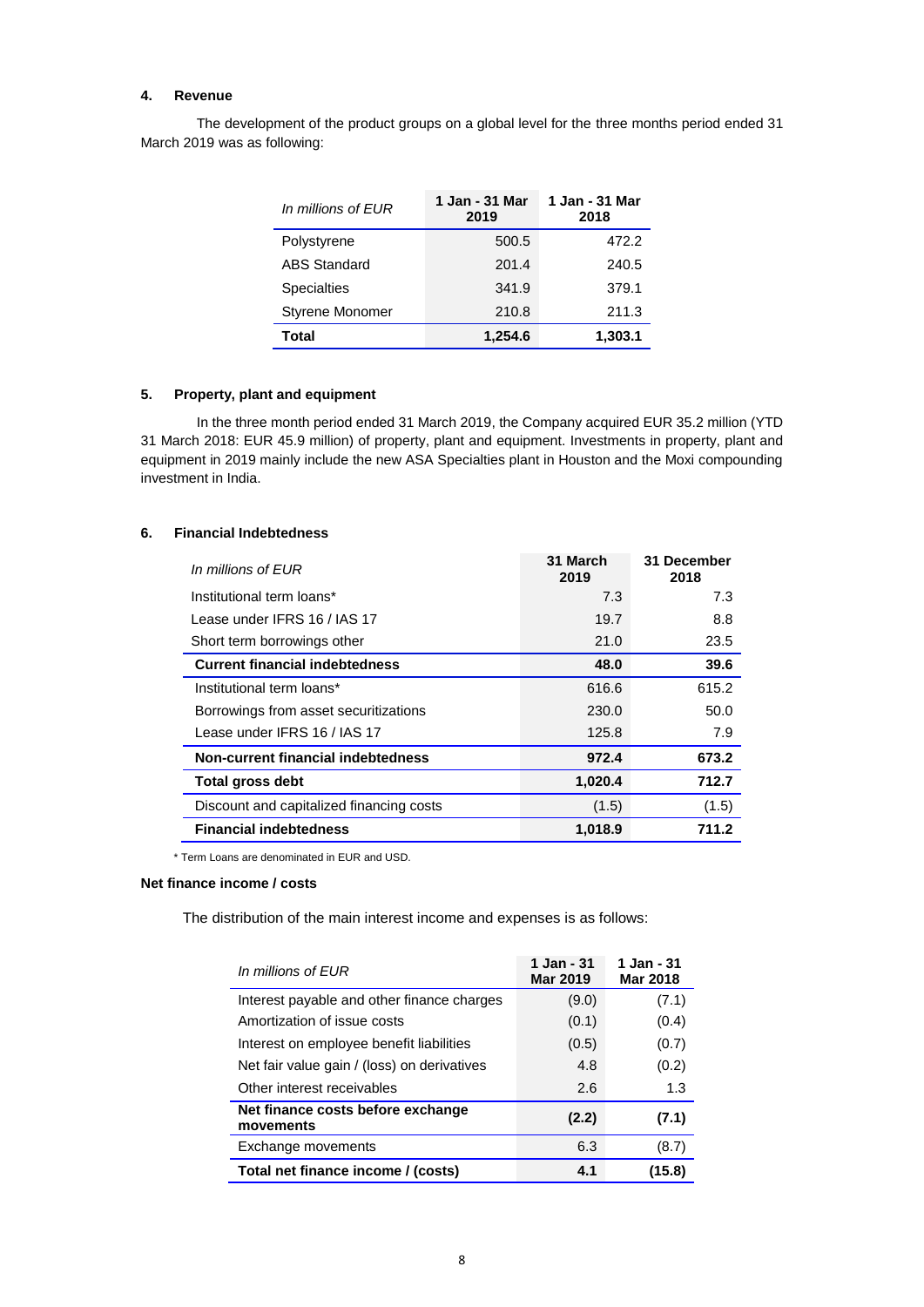The net finance costs before exchange movements decreased in the first quarter of 2019 to EUR (2.2) million compared to EUR (7.1) million in the first quarter of 2018. The main reason for this decrease was the net fair value gain on commodity derivatives.

In the first quarter of 2019, the Company recorded net gains from foreign exchange valuation of mainly translation effects from intercompany loans, including financing between consolidated subsidiaries, of EUR 6.3 million (Q1 2018: EUR 8.7 million loss).

## **7. Related parties**

Related parties comprise:

- Parent entities and their subsidiaries not included within the INEOS Styrolution Holding Limited Group;
- Entities controlled by the shareholders of INEOS Limited, the ultimate parent company of INEOS Styrolution Holding Limited; and
- Key management personnel.

| In millions of EUR          | <b>Transaction</b><br>value   | <b>Balance</b><br>outstanding | <b>Transaction</b><br>value | <b>Balance</b><br>outstanding |
|-----------------------------|-------------------------------|-------------------------------|-----------------------------|-------------------------------|
|                             | 1 Jan - 31<br><b>Mar 2019</b> | 31 Mar<br>2019                | 1 Jan – 31<br>Mar 2018      | 31 Mar<br>2018                |
| Sale of products            |                               |                               |                             |                               |
| <b>INEOS</b> entities       | 21.0                          |                               | 27.7                        |                               |
| Purchase of raw materials   |                               |                               |                             |                               |
| <b>INEOS</b> entities       | 85.0                          |                               | 88.0                        |                               |
| Services received           |                               |                               |                             |                               |
| <b>INEOS</b> entities       | 10.7                          |                               | 8.4                         |                               |
| Trade and other receivables |                               |                               |                             |                               |
| <b>INEOS</b> entities       |                               | 12.0                          |                             | 17.5                          |
| Shareholder                 |                               | 458.1                         |                             | ٠                             |
| Trade and other payables    |                               |                               |                             |                               |
| <b>INEOS</b> entities       |                               | (63.0)                        |                             | (46.9)                        |

On 30 January 2019, INEOS Styrolution granted a loan of EUR 450 million to INEOS Industries Holdings Limited. Management proposes to declare this payment as a dividend in the course of 2019.

## **8. Income tax expense**

Income tax expense is recognized based on management's best estimate of the income tax rate expected for the year 2019 applied to the income before taxes of the first quarter 2019. The Group's yearto-date consolidated tax rate for 2019 is 15.5%, which is lower than the effective tax rate of 19.6% in the comparative period. The effective tax rate in the first three months of 2019 was positively impacted by true-ups of prior year's tax charges.

## **9. Financial Instruments**

The financial assets/liabilities categorized as Fair Value through Profit and Loss (FVTPL) presented in Level 2 and Level 3 constitute separate classes of derivative financial instruments. Level 2 contains foreign currency derivatives and Level 3 contains commodity derivatives.

Since there are no market prices available for the derivative financial instruments in the portfolio assigned to Level 2 due to the fact that they are not listed on the market, the fair values are calculated using standard financial valuation models, based entirely on observable inputs. The fair value of derivatives is the value that INEOS Styrolution would receive or have to pay if the financial instrument were transferred at the reporting date. The carrying amount of the financial asset is zero. The carrying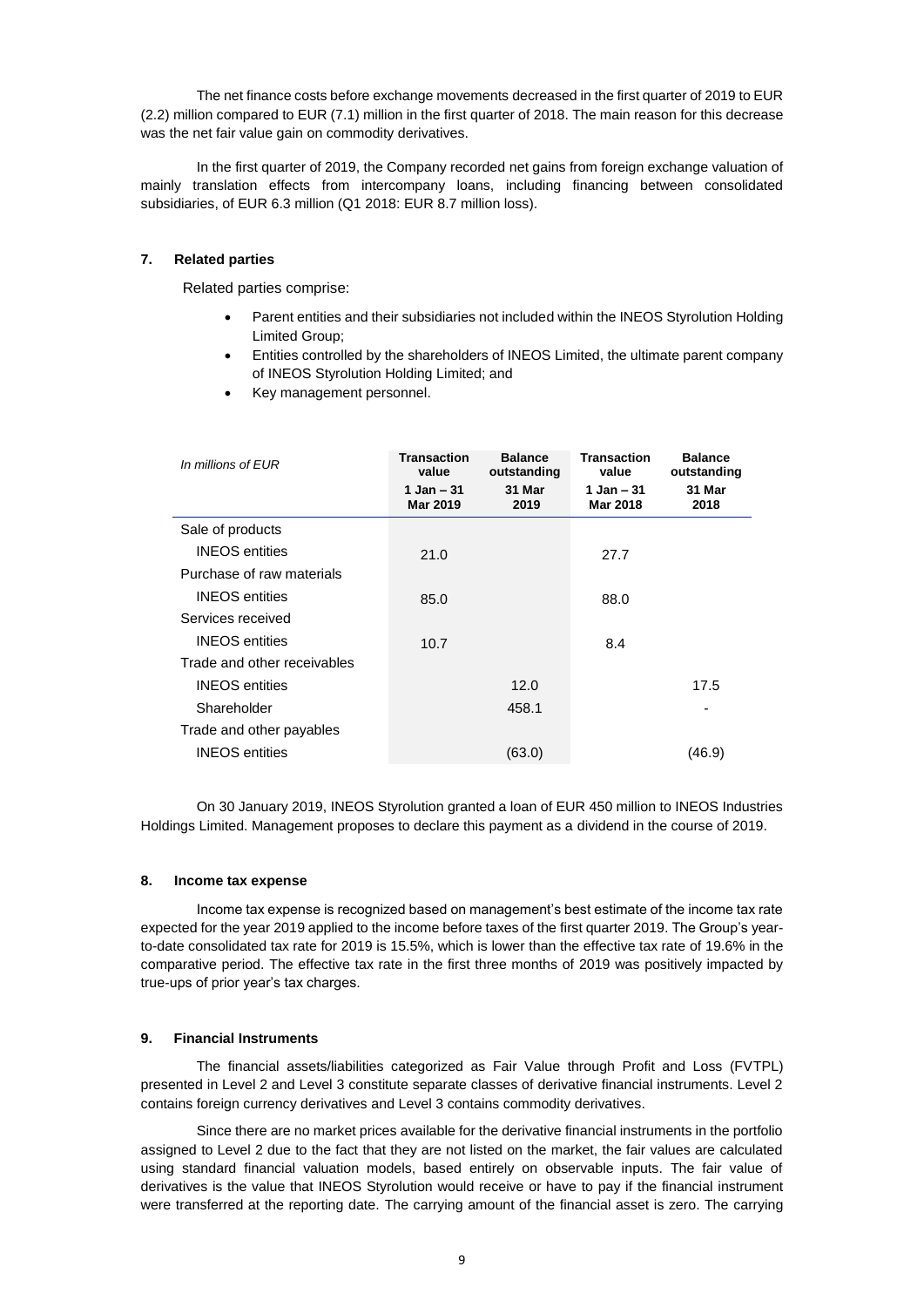amount of the financial liability is EUR 0.1 million (31 March 2019). The currency derivatives that were accounted for as of 31 December 2018 were settled during the first three months of 2019 (EUR 0.1 million).

The financial assets/liabilities assigned to Level 3 relate to commodity swaps on styrene monomer in order to hedge fix price forward polymer sales deals. Since there are no market prices available for the derivative financial instruments in the portfolio assigned to Level 3 due to the fact that they are not listed on the market, the fair values are calculated using standard financial valuation models. The calculation is based on observable and unobservable inputs, since there are no liquid forward prices available. The substantial input parameters are the price expectations regarding future monthly contract prices on styrene monomer. The carrying amount of the financial liability is EUR (1.3) million as of 31 March 2019. If the price expectations had been 10 percent lower at the reporting date, with otherwise unchanged parameters the fair value of the financial liability would have been EUR 2.8 million higher (i.e. the Fair Market Value of the open styrene monomer derivatives would have been EUR (4.1) million). If the price expectations had been 10% higher at the reporting date, with otherwise unchanged parameters, the fair value of the financial liability would have been EUR 2.8 million lower (the fair market value of the open styrene monomer derivatives would have been EUR 1.5 million).

| 31 March 2019                   |                                                  |               |                     | Amounts recognized in the statement of<br>financial position in accordance with<br><b>IFRS 9</b> |                                              |                                                         |
|---------------------------------|--------------------------------------------------|---------------|---------------------|--------------------------------------------------------------------------------------------------|----------------------------------------------|---------------------------------------------------------|
| In millions of EUR              | <b>Category in</b><br>accordance<br>with IFRS 9* | Level         | Carrying<br>amounts | <b>Amortized</b><br>cost                                                                         | <b>Fair value</b><br>recognized<br>in equity | <b>Fair value</b><br>recognized<br>in profit or<br>loss |
| <b>Assets</b>                   |                                                  |               |                     |                                                                                                  |                                              |                                                         |
| Trade receivables               | <b>AMC</b>                                       |               | 671.9               | 671.9                                                                                            |                                              |                                                         |
| Cash and cash<br>equivalents    | <b>AMC</b>                                       |               | 276.8               | 276.8                                                                                            |                                              |                                                         |
| Other assets                    |                                                  |               | 548.6               | 548.6                                                                                            |                                              |                                                         |
| of which long-term              | AMC                                              |               | 4.7                 | 4.7                                                                                              |                                              |                                                         |
| of which short-term             | AMC                                              |               | 543.9               | 543.9                                                                                            |                                              |                                                         |
| of which: Derivatives           | <b>FVTPL</b>                                     | 2             |                     |                                                                                                  | $\overline{\phantom{a}}$                     |                                                         |
| of which: Derivatives           | <b>FVTPL</b>                                     | 3             |                     |                                                                                                  |                                              |                                                         |
| <b>Liabilities</b>              |                                                  |               |                     |                                                                                                  |                                              |                                                         |
| Trade payables                  | <b>AMC</b>                                       |               | 516.6               | 516.6                                                                                            |                                              |                                                         |
| Financial indebtedness          | <b>AMC</b>                                       |               | 1,018.9             | 1,018.9                                                                                          |                                              |                                                         |
| Other short-term<br>liabilities | <b>AMC</b>                                       |               | 150.8               | 150.8                                                                                            |                                              |                                                         |
| of which: Derivatives           | <b>FVTPI</b>                                     | $\mathcal{P}$ | 0.1                 |                                                                                                  |                                              | (0.1)                                                   |
| of which: Derivatives           | <b>FVTPI</b>                                     | 3             | 1.3                 |                                                                                                  |                                              | 4.9                                                     |

*\* Categories: AMC = Amortised cost, FVTPL = Fair Value Through Profit and Loss*

#### **31 December 2018**

As of 31 December 2018, EUR 0.1 million financial assets were categorized as Level 2 FVTPL and none were categorized as Level 3. There were no financial liabilities categorized as FVTPL assigned to Level 2, but EUR 6.2 million in Level 3 as of 31 December 2018.

All other financial assets and liabilities as of 31 December 2018 were stated at amortized cost.

## **Credit risk**

Credit risk is the risk of financial loss to the Group if a customer or counterparty to a financial instrument fails to meet its contractual obligations, and arises principally from the Group's receivables from customers and INEOS, its ultimate owner, and cash and cash equivalents.

The Group has established a credit policy under which each new customer is analysed individually for creditworthiness before the Group's standard payment and delivery terms and conditions are offered. The Group's review includes external ratings, when available, and in some cases bank references. Credit limits are established for each customer, which represents the maximum open amount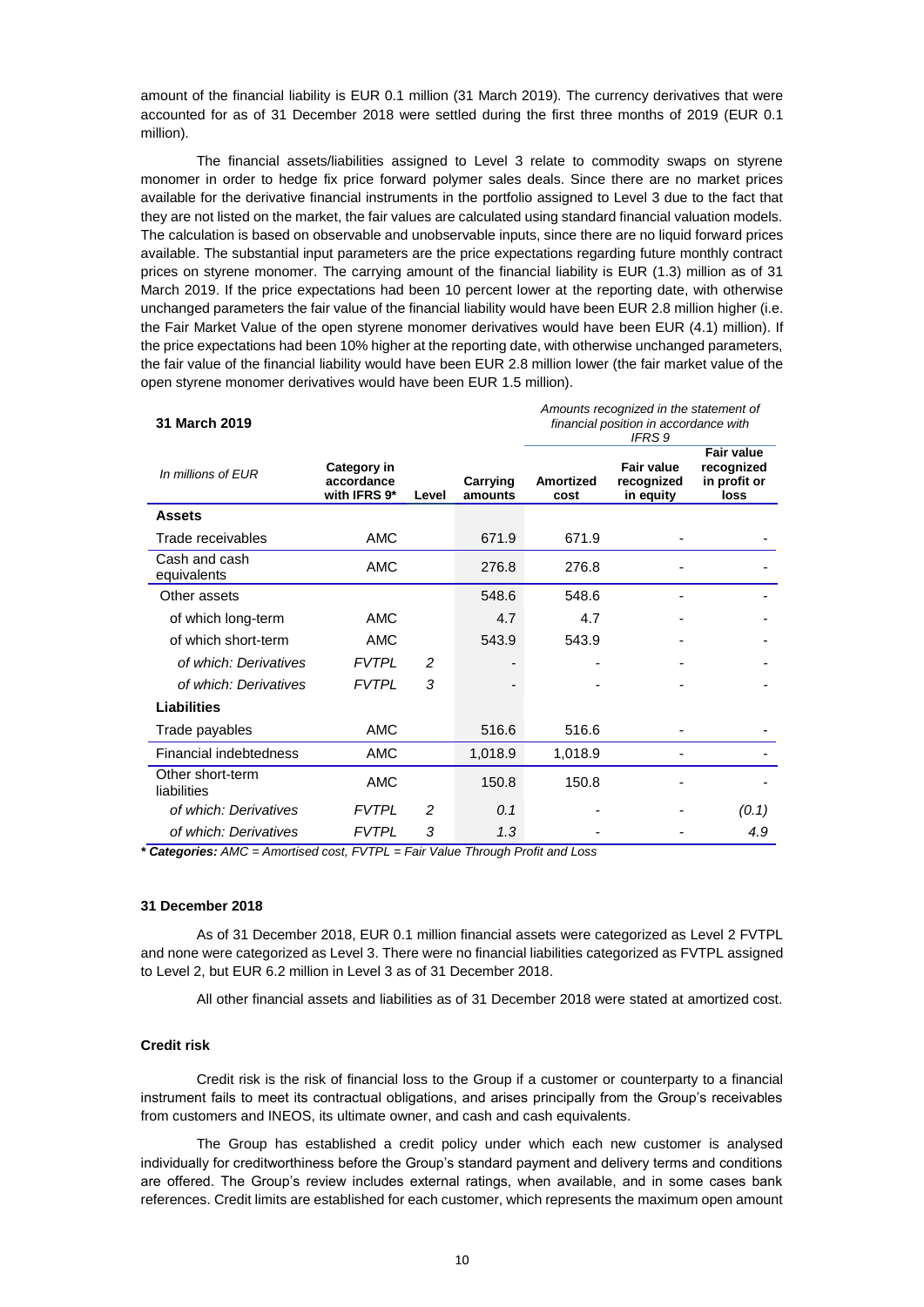without requiring approval; these limits are reviewed periodically. Customers that fail to meet the Group's benchmark creditworthiness may transact with the Group only on a prepayment basis.

## **Liquidity risk**

Liquidity risk is the risk that the Group will encounter difficulty in meeting the obligations associated with working capital requirements, capital expenditure or its financial liabilities that are settled by delivering cash or other financial assets. The Group's approach to managing liquidity is to ensure, as far as possible, that it will always have sufficient liquidity to meet its liabilities when due, under both normal and stressed conditions, without incurring unacceptable losses or risking damage to the Group's reputation.

The Group aims to maintain the level of its cash and cash equivalents and other highly marketable investments at an amount in excess of expected cash outflows on financial liabilities over the succeeding 60 days. The Group also monitors the level of expected cash inflows on trade and other receivables together with expected cash outflows on trade and other payables.

#### **Currency risk**

The Group is exposed to currency risk on sales, purchases and borrowings that are denominated in a currency other than the respective functional currencies of Group entities, primarily the EUR, but also US Dollars. The currencies in which these transactions primarily are denominated are USD, EUR, INR and KRW.

The Group has established a currency risk policy under which material currency flows are analyzed and if management considers it needed the risks are mitigated. The Group looks at transactional and translation currency risks.

## **10. Subsequent events**

No subsequent events are to be reported for the period between the reporting date of these Consolidated Financial Statements and their authorization by the Board of Directors on 2 May 2019.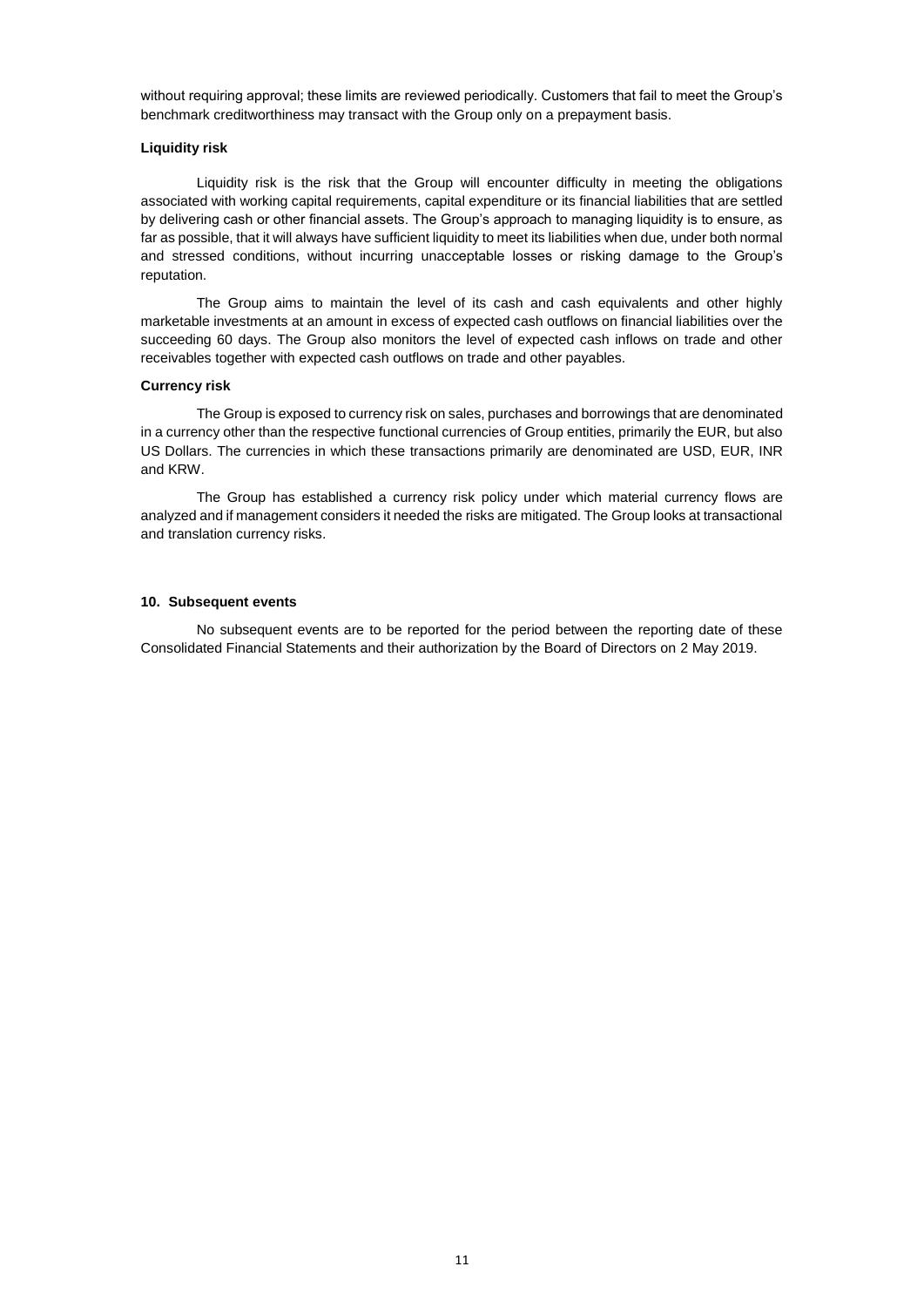#### **Forward Looking Statements**

The following report includes "forward-looking statements", based on our current expectations and projections about future events, including:

- the cyclical nature of our businesses and their sensitivity to changes in supply and demand;
- raw material availability and costs, as well as supply arrangements, including arrangements with principal feedstock suppliers;
- the highly competitive nature of our principal industries:
- current or future environmental requirements, including those related to greenhouse gas and other air emissions, and the related costs of maintaining compliance and addressing liabilities;
- currency fluctuations and economic downturns in the countries in which we operate;
- our ability to implement our business and cost reduction strategies;
- our ability to successfully integrate acquired businesses and realize anticipated synergies and cost savings; and
- our indebtedness may affect our ability to service our outstanding indebtedness, which would likely impact the way we operate our business.

All statements other than statements of historical facts included in this report, without limitation, statements regarding our future financial position, risks and uncertainties related to our Company and the notes, strategy, capital expenditures, projected costs and our plans and objectives for future operations, may be deemed to be forward-looking statements. These forward-looking statements are subject to a number of risks and uncertainties. Words such as "believe," "expect," "anticipate", "may", "intend", "will", "should", "estimate" and similar expressions or the negatives of these expressions are intended to identify forward-looking statements. In addition, from time to time we or our representatives, acting in respect of information provided by us, have made or may make forward-looking statements orally or in writing and these forward-looking statements may be included in but are not limited to press releases (including on our website), reports to our security holders and other communications. Although we believe that the expectations reflected in such forward-looking statements are reasonable, we can give no assurance that such expectations will prove to be correct. We undertake no obligation to publicly update or revise any forward-looking statements, whether as a result of new information, future events or otherwise.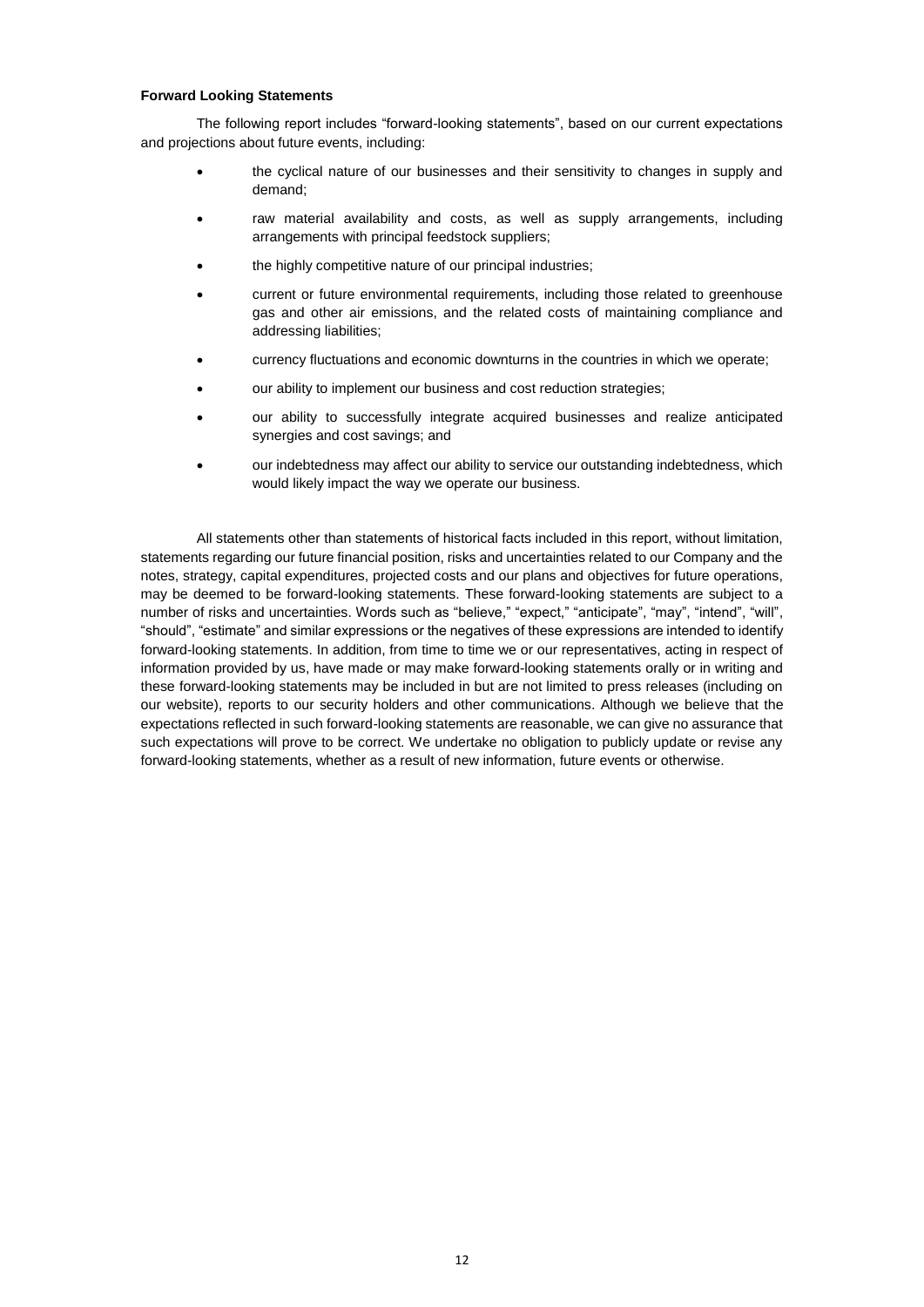## **PRESENTATION OF THE INEOS STYROLUTION FIRST QUARTER 2019 BUSINESS RESULTS OF OPERATION**

The Company prepared this discussion and analysis of its results of operations by comparing its unaudited consolidated Interim Financial Statements of income and cash flows for the first quarters of 2019 and 2018.

| In millions of EUR                      | 1 Jan - 31<br><b>Mar 2019</b> | 1 Jan - 31<br>Mar 2018 | %      |
|-----------------------------------------|-------------------------------|------------------------|--------|
| Revenue                                 | 1,254.6                       | 1,303.1                | (3.7)  |
| Cost of sales                           | (1,008.5)                     | (1,042.7)              | (3.3)  |
| <b>Gross profit</b>                     | 246.1                         | 260.4                  | (5.5)  |
|                                         |                               |                        |        |
| Selling and distribution expenses       | (74.5)                        | (66.7)                 | 11.7   |
| General and administrative expenses     | (28.8)                        | (28.3)                 | 1.8    |
| Research and development expenses       | (2.9)                         | (3.4)                  | (14.7) |
| Other operating expense, net            | (1.8)                         | (0.7)                  | >100   |
| <b>Result from operating activities</b> | 138.1                         | 161.3                  | (14.4) |
|                                         |                               |                        |        |
| Interest income                         | 7.5                           | 1.5                    | >100   |
| Interest expense                        | (9.7)                         | (8.6)                  | 12.6   |
| Exchange movements                      | 6.3                           | (8.7)                  | n/a    |
| Net finance income / (costs)            | 4.1                           | (15.8)                 | n/a    |
|                                         |                               |                        |        |
| Income before income tax                | 142.2                         | 145.5                  | (2.3)  |
| Income tax expense                      | (22.1)                        | (28.5)                 | (22.5) |
| Net income                              | 120.1                         | 117.0                  | 2.7    |
| Attributable to:                        |                               |                        |        |
| Non-controlling interests               | (0.4)                         | 1.0                    | n/a    |
| Owners of the company                   | 120.5                         | 116.0                  | 3.9    |

**Revenue** in the first quarter of 2019 was EUR 1,254.6 million, which is a decrease of EUR (48.5) million or (3.7)% compared to EUR 1,303.1 million in the first quarter of 2018. Sales volumes increased in the first quarter of 2019 compared to the same period in 2018. Despite the higher sales volumes, revenue declined because of lower raw material price base for mainly benzene and styrene monomer. These reductions were also reflected in the sales prices.

External sales volumes were to 964kt which is an increase of 16.8% compared to 825kt in the first quarter of 2018. The increase mainly came from higher Polystyrene and Styrene Monomer sales. Polystyrene demand improved compared to last year because customers replenished their stock levels, benefitting from the decline of sales prices driven by lower raw material costs. Sales volume includes 47 kt from the 2 recently acquired Chinese Polystyrene assets as of 1 February 2019. In Styrene Monomer, stable demand and full availability of our plants increased our sales. In the first quarter of 2018 our Bayport, Texas, plant was in scheduled turnaround. Specialties sales volumes decreased slightly, especially due to the weaker demand from the automotive industry in EMEA and Asia. ABS Standard sales slightly reduced compared to Q1-2018, but the market showed signs of recovery in the first quarter of 2019 with improved demand compared to the fourth quarter of 2018.

The revenue of INEOS Styrolution decreased in the first quarter of 2019 compared to the same period in 2018. Revenue is not a key performance indicator in our business, sales volumes are a leading indicator of business performance.

In the first quarter, sales volumes tend to be seasonally better than in the fourth quarter, but weaker than in the second and third quarter.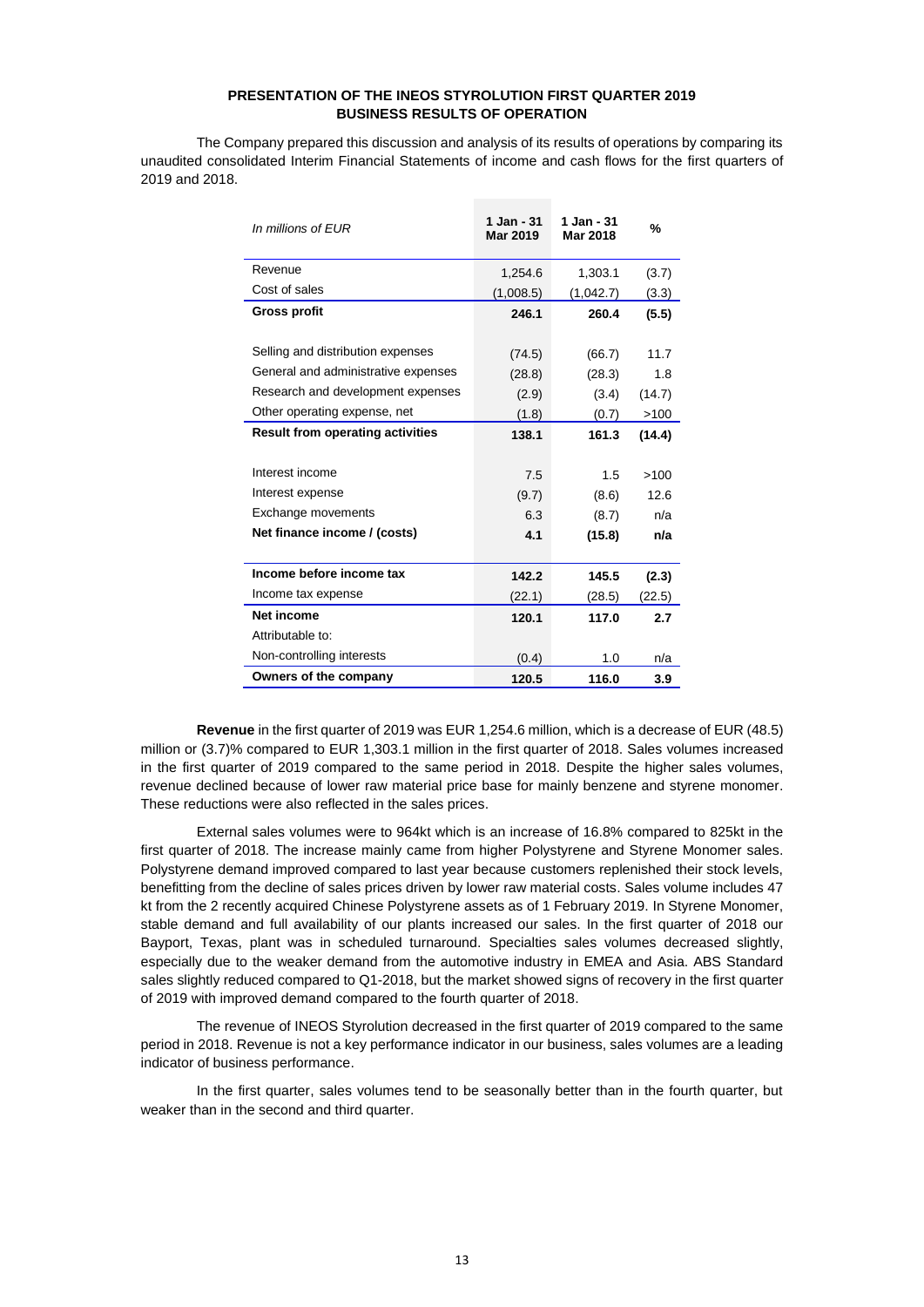**Cost of Sales:** Cost of sales decreased by EUR 34.2 million or 3.3% to EUR (1,008.5) million in the first quarter 2019 compared to EUR (1,042.7) million in the previous year. The cost of sales decreased because of lower raw material prices, partly offset by higher sales volumes.

**Gross profit:** Gross profit of the first quarter of 2019 decreased by EUR (14.3) million or 5.5% to EUR 246.1 million compared to EUR 260.4 million in the same period of the previous year.

Polymer market conditions showed a mixed picture. Polystyrene volumes increased because customers were restocking on the lower sales price trend, which again helped the gross profit. ABS Standard margins were very strong in the first half year of 2018 especially in Asia, but reduced in the second half of 2018. This resulted in a slower gross profit start into the year 2019. Specialties had a slow start of the year due to reduced demand from the automotive industry, mainly in the EMEA and Asia regions. The weaker demand reduced gross margin levels.

The underlying styrene margins in Q1 2019 were slightly better compared to the same period in 2018. All INEOS Styrolution plants were available while in the first quarter of 2018 our Bayport, Texas plant was in scheduled turnaround. Gross profit was negatively impacted by EUR 14 million non-cash COSA ('Cost Of Sales Adjustment') losses in the first quarter of 2019. In the first quarter of 2018 the Company reported a COSA gain of EUR 6 million. The negative COSA effect or inventory holding result, was realized because the Company sold products at lower market prices that were procured and produced at higher costs.

**Selling and distribution expenses:** Selling and distribution expenses increased by EUR 7.8 million or 11.7% to EUR (74.5) million in the first quarter of 2019 compared to EUR (66.7) million in the previous year. Selling and distribution expenses increased mainly because of higher volumes sold.

**General and administrative expenses:** General and administrative expenses increased by EUR 0.5 million or 1.8% to EUR (28.8) million compared to EUR (28.3) million in the previous year. The main reasons for this are the annual inflation and the integration of the new business in China.

**Research and development expenses:** Research and development expenses decreased to EUR (2.9) million compared to EUR (3.4) million in the same period of 2018. The research and development costs are relatively stable, but can be impacted by the phasing of projects and the usage of external consultants. As integral part of its Triple Shift growth strategy the Group continuously invests in new products and product applications.

**Other operating income/(expenses):** Other operating expense was EUR (1.8) million, compared to other operating expenses of EUR (0.7) million in the previous year.

**EBITDA before special items:** EBITDA before special items decreased by EUR 11.8 million or 5.6% from EUR 209.8 million in Q1 2018 to EUR 198.0 million in Q1 2019. Our trading results in Q1 2019 improved versus Q4 2018 and is in line with our outlook. Sales volumes increased compared to both Q4 2018 and Q1 2018. The main reasons were the strong sales of our Polystyrene Asia and EMEA businesses, our expanded footprint in Asia and strong demand in Styrene Monomer. The Q1 2019 EBITDA, when corrected for COSA results, is in line with our Q1 2018 EBITDA.

Reconciliation of EBITDA before special items to income before income tax:

| In millions of EUR                    | 1 Jan – $31$<br>Mar 2019 | 1 Jan – 31<br>Mar 2018 |
|---------------------------------------|--------------------------|------------------------|
| <b>EBITDA</b> before special items    | 198.0                    | 209.8                  |
| Special items (exceptional expenses)  |                          |                        |
| Depreciation and amortisation         | (59.6)                   | (48.5)                 |
| Loss on sale of tangible fixed assets | (0.3)                    |                        |
| <b>Profit from operations</b>         | 138.1                    | 161.3                  |
| Net finance income / (costs)          | 4.1                      | (15.8)                 |
| Income before income tax              | 142.2                    | 145.5                  |

<sup>\*</sup> EBITDA represents income from operations plus depreciation of property, plant and equipment and amortization of intangible assets. EBITDA before special items represents EBITDA less special items. Although EBITDA and EBITDA before special items should not be considered substitute measures for profit and net cash flow from operating activities, we believe that they provide useful information regarding our ability to meet future debt service requirements, EBITDA and EBITDA before special items may not be comparable to similarly titled measures used by other companies.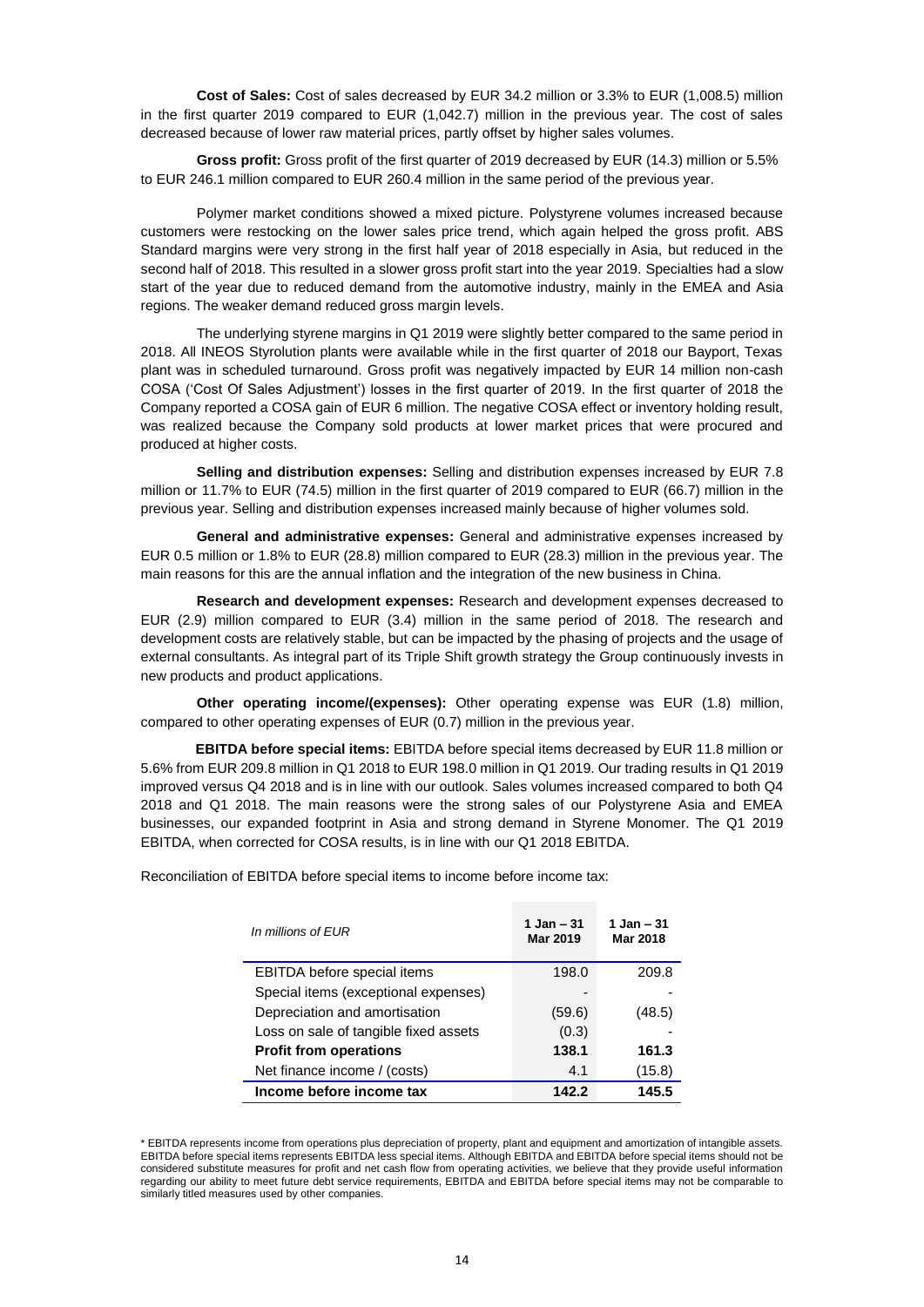**Segment information** The development of the product groups on a global level for the three months period ended 31 March 2019 was as following:

| In millions of EUR     | <b>External sales</b>     |                           | <b>EBITDA before Special</b><br><b>Items</b> |                           |                           |        |
|------------------------|---------------------------|---------------------------|----------------------------------------------|---------------------------|---------------------------|--------|
|                        | 1 Jan -<br>31 Mar<br>2019 | 1 Jan -<br>31 Mar<br>2018 | %                                            | 1 Jan -<br>31 Mar<br>2019 | 1 Jan -<br>31 Mar<br>2018 | %      |
| Polystyrene            | 500.5                     | 472.2                     | 6.0                                          | 54.7                      | 46.7                      | 17.3   |
| <b>ABS Standard</b>    | 201.4                     | 240.5                     | (16.3)                                       | 27.8                      | 43.4                      | (36.0) |
| <b>Specialties</b>     | 341.9                     | 379.1                     | (9.8)                                        | 49.8                      | 66.4                      | (25.0) |
| <b>Styrene Monomer</b> | 210.8                     | 211.3                     | (0.2)                                        | 65.7                      | 53.3                      | 23.6   |
| <b>Total</b>           | 1,254.6                   | 1,303.1                   | (3.7)                                        | 198.0                     | 209.8                     | (5.6)  |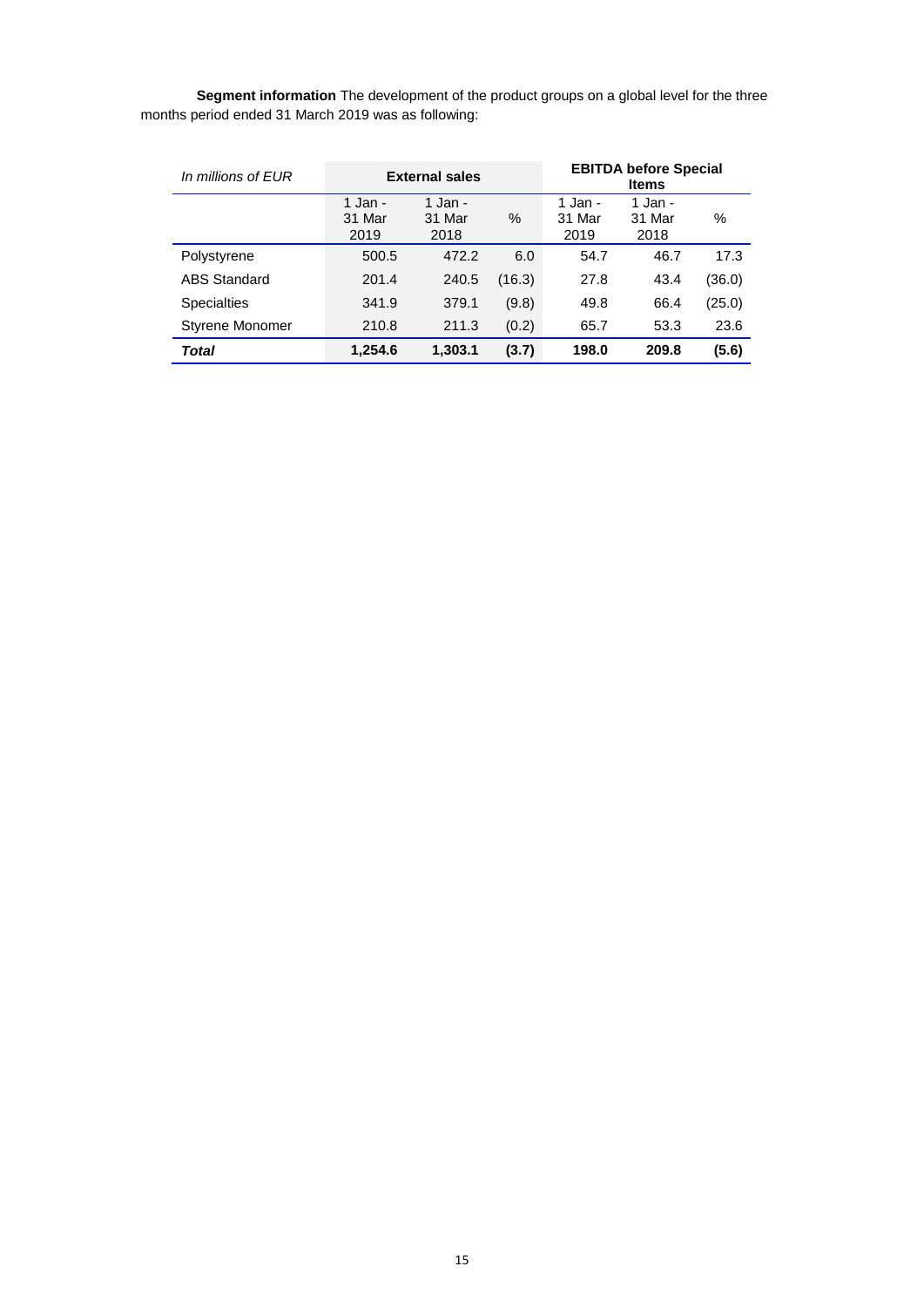## **LIQUIDITY AND CAPITAL RESOURCES**

The cash flow statement was prepared in accordance with the indirect method. Cash and cash equivalents do not include deposits and guarantees that are not immediately available. These amounts are included in other receivables.

| In millions of EUR                  | 1 Jan - 31<br><b>Mar 2019</b> | 1 Jan - 31<br><b>Mar 2018</b> |
|-------------------------------------|-------------------------------|-------------------------------|
| Cash flow from operating activities | 178.3                         | 160.2                         |
| Cash flow from investing activities | (624.6)                       | (47.8)                        |
| Cash flow from financing activities | 153.5                         | (71.3)                        |

#### **Cash provided from operating activities**

Cash provided from operating activities by INEOS Styrolution in the first three months of 2019 was EUR 178.3 million. Positive cash flow was generated because of the strong business performance. Working capital requirements decreased in 2019 compared to year-end 2018 in line with lower feedstock prices.

## **Cash used in investing activities**

The total cash outflow for investing activities in the first three months of 2019 was EUR 624.6 million compared to EUR 47.8 million in the same period in 2018. Thereof, cash used for investments in property, plant and equipment as well as intangible assets was EUR 35.2 million. That is 28.3% lower than the amount spent in the same period prior year (EUR 49.1 million). Investments in property, plant and equipment in 2019 mainly include the new ASA Specialties plant in Houston and the Moxi compounding investment in India. In February 2019, the Group acquired the Total S.A.s Polystyrene business for an amount net of cash acquired of EUR 134.2 million.

> *In millions of EUR* **1 Jan - <sup>31</sup> Mar 2019 1 Jan - 31 Mar 2018**  $\mathsf{TAR}$  (17.5) Sustenance / SHE (14.9) (18.2) Expansion (20.3) (10.2) Intangible fixed assets (3.2) **Total property, plant and equipment and Intangible fixed assets (35.2) (49.1)** Business acquisition, net of cash acquired (134.2) Other investing activities (455.2) 1.3 **Total cash used in investing activities (624.6) (47.8)**

The cash used in investing activities was invested in the following areas:

#### **Cash used in financing activities**

The total cash inflow for financing activities for the first three months 2019 was EUR 153.5 million.

On 23 January 2019, INEOS Styrolution agreed to increase the drawn amount under the asset securitization program from EUR 50 million to EUR 250 million.

On 30 January 2019, INEOS Styrolution granted a loan of EUR 450 million to INEOS Industries Holdings Limited. Management proposes to declare this payment as a dividend in the course of 2019.

On 11 March 2019, INEOS Styrolution decided to reduce the drawn amount under the asset securitization program from EUR 250 million to EUR 230 million.